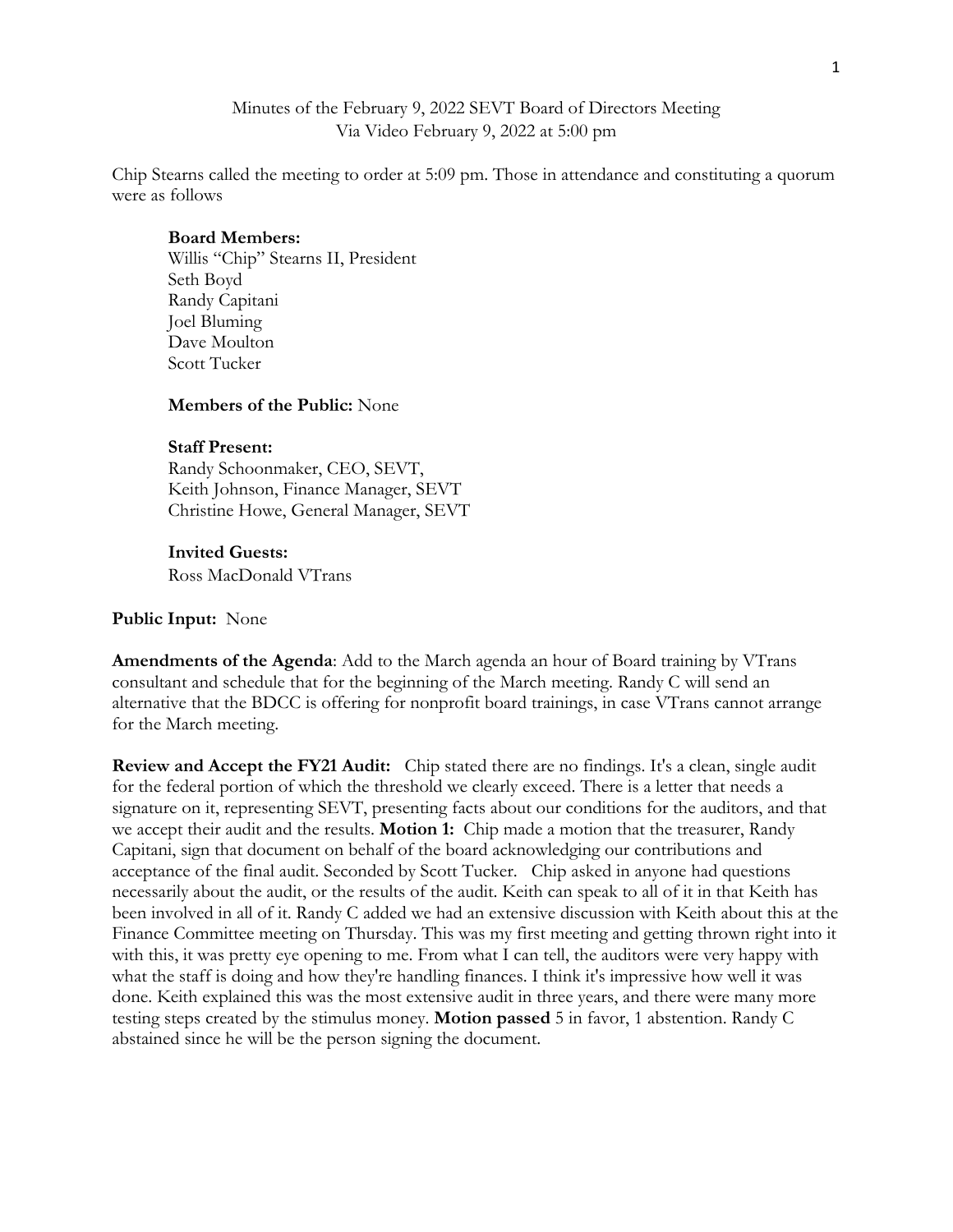#### **Review of January 12, 2022, Minutes:** No discussion

**Discussion and vote on CEO's job description:** Chip explained the biggest modification to the job description was at the top of the document, it states there shall be a constructive partnership between the board and its CEO. Other than that, there were no changes from the last time this was presented to the board. On the bottom, there is a place for the secretary to sign and date that it's been adopted by the board as of today. Scott Tucker moved to accept, Joel seconded. The job description was adopted unanimously. Chip directed someone to bring the description to Joel's residence for his signature.

**Discussion and vote on the By Laws:** The committee met a second time for approximately one and a half hours on February 2, 2022. The committee went through the email, correspondence and suggestions that came from Ross, plus what we had already done and concluded making only one change to the bylaws as they were presented to the board a month ago. And that change was in conflict of interest to include that staff members cannot have a conflict of interest. Other than that, these remain the same bylaws that had been presented before. **Motion 2:** Randy C moved to accept the bylaws as presented Chip seconded, discussion ensued. Scott mentioned to check in section six for a numbering sequence error. Chip asked Ross to speak. Ross thought we were moving in the right direction, and that SEVT had made a lot of substantive changes. The state again provided comments but haven't heard anything in the last few months. The state did ask for the board to work with us so that you would be approving a bylaw that we had reviewed and approved when we reviewed it. He would expect that somebody on that committee would have recognized that they should respond or provide the final copy for us to review and approve? But that didn't happen for whatever reason.

Chip explained the straightforward, simple answer that the board gave the committee the authority to go over and review and present bylaws. One of VTrans suggestions was adopted, which was not significant. The board had already seen the other revision. In his opinion, VTrans stamp of approval is not a requirement for our private non-profit organization. And we did take into consideration and acted on your first set. Your second set of recommendations we didn't agree with as a committee. We are presenting what the committee has adopted to present.

Ross replied that funding from VTrans to SEVT is eighty percent or more. The original bylaws were in front of this board to review and approve two months ago, and that's when we kind of stepped in and said, this looks real like removal of some oversight that should be present. VTrans then began working with you on this, we provided a lot of comments but then the communication stopped. Now the board is about to review and approve these bylaws. I would just point out that your policies and procedures need to be approved through the management review, which is ongoing and as a part of your grant application. Regardless of the vote tonight we'll review. And if we see any significant issues, we'll have to respond and let you know, as the email states.

Seth Boyd said that he was one of the committee members and I appreciate VTrans' comments. As far as this process goes, we did see the comments come back from you and VTrans in our review process. And we did, consider each one of those individually and we discussed it in our committee meeting. I viewed those as suggestions, much like feedback that we had got from board members who gave suggestions on items. And then obviously we had our local council give significant input. I think I remember on a few components, related to the open meeting law where our council suggested where we should sit and VTrans may have different recommendations. But again, I looked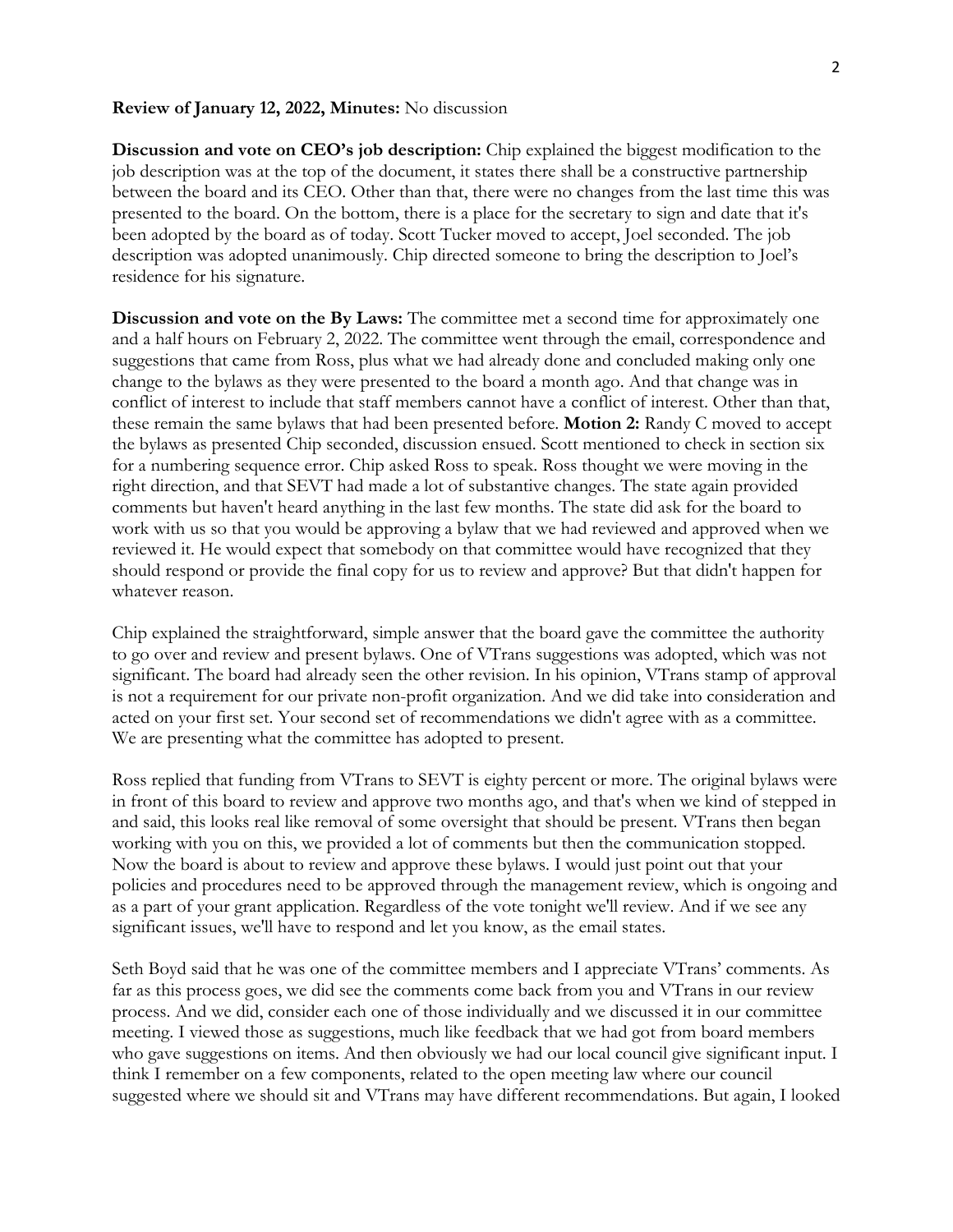at them as suggestions from another group and we did discuss those each individually. We did we did put a lot of work into this. I think the document makes sense; we cleaned some things up. That's what the bylaws review is all about. It's not my intention to sort of ramrod this through to a board without knowledge of what's here because we've reviewed it several times. We apologize if we didn't get a response back to you, but I don't think we responded to the local council either on each of the comments. Maybe next time we'll do that better.

Ross stated he thought that was kind of the process, that your role and my role and the council's role is all the same, which is to ensure that we have the best organization with the most reasonable oversight possible. And so that three hundred thousand I'd be curious why three hundred thousand is better than thirty thousand. There could have been a thought to invite VTrans to the committee meeting. I don't think that there's a lot here, but I do think that we need to take a step back and ensure that VTrans can approve these bylaws. If we don't approve your bylaws by the time we get through the applications, then we can't make the awards. I have counsel telling me that would just make open meeting law part of the grant agreement. Things like ensure that, SEVT is posting meetings on the website and at the RNC sites at least four days in advance or making sure minutes are posted within 48 hours but, we didn't have that conversation. Those are just examples. We will have to go through a bit more, as well as the fact that you are missing board members.

Seth asked is VTrans approval of our bylaws required.

Ross explained to receive funding your policies and your applications have to be approved. We don't approve your bylaws, then you would not receive funding.

Seth asked if that was a standard practice with other transportation organizations.

Ross explained VTrans asks for your policies and procedures and cost allocations and service plans and changes through your capital plans, all with your annual application and then during the management review we ask for, and Keith can tell you seventy-five, to one hundred and ten documents and one of those are the bylaws. And considering that we should be acting as partners in the use and activities with federal and state funds. It's our responsibility. VTrans as a good faith partner and somebody who you wanted to work with, then you would have just responded to us. I just feel like it was dismissed and discounted, and we do have a role to play.

Randy Capitani brought up a couple of points. We did discuss things like posting with the RPC on their websites, and we felt that there was nothing wrong with that practice, that it just didn't need to be included in the bylaws. That seems more like a policy that should be outside of the bylaws. Sorry if we didn't get back to you or if you didn't feel included, that was never the intent. You know, we're volunteers. It took us long enough just to find time to get together to do this. And I guess honestly, we didn't really realize you guys wanted to sit in on our subcommittee meeting, and maybe that would have expedited it. Maybe that would solve some of these problems. And for that, I apologize. But that was there was never anything malicious intended in any of this. We were trying to get to a point that everything seemed agreeable to us and that we could present to the board. point for you, obviously. But we just felt from experience over the last six months that that was a number that worked. And so that was our intent.

Ross said thank you, Randy. I appreciate that. Ross gave an example of why VTrans chose a thirty thousand contract amount, which is above and beyond what is already budgeted. You know, there's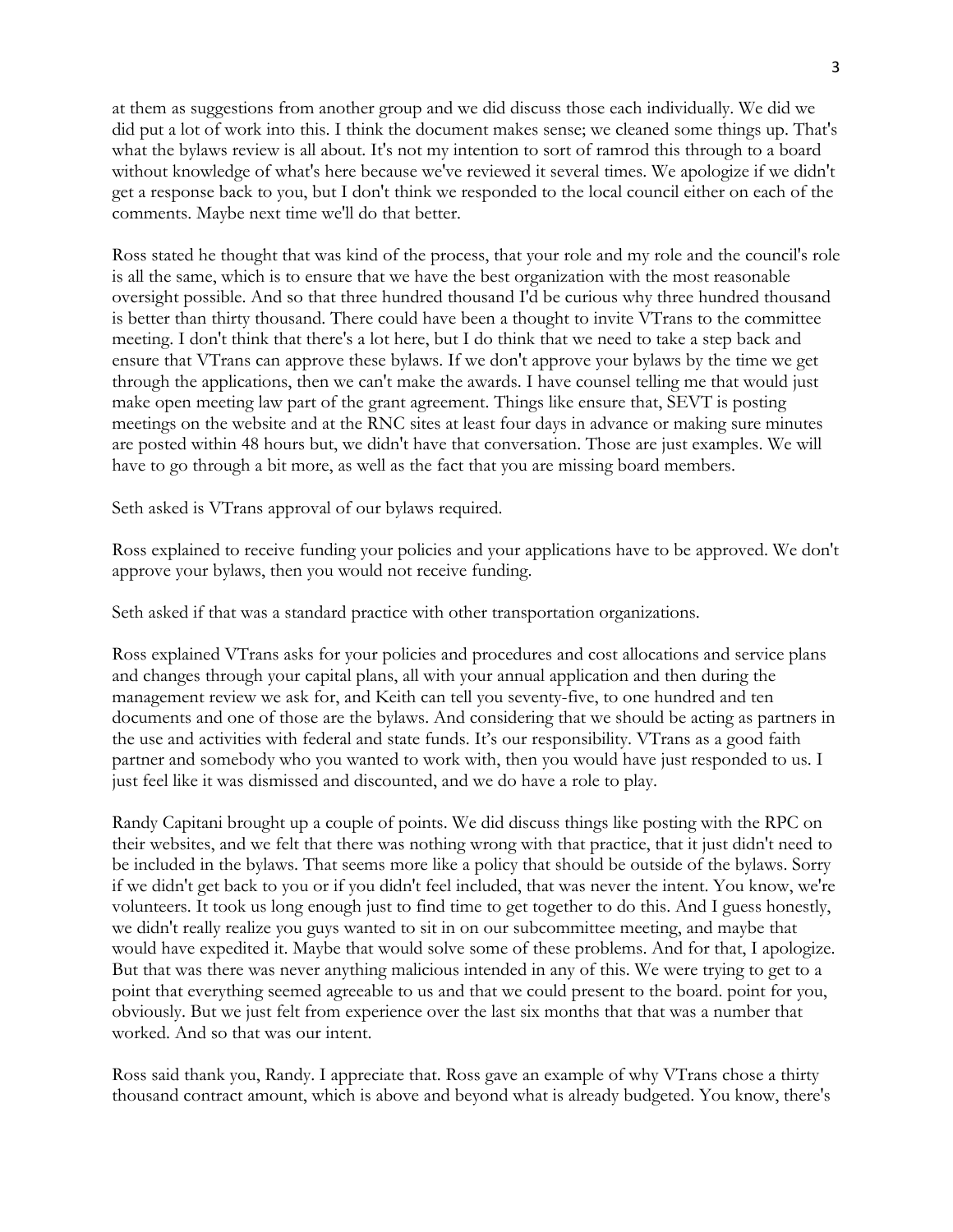an iterative process where people ask questions and are trying to work with you on a document. I will point out that this document is far improved from the original one. Someone, and I don't know who had said, these are arcane, and we shouldn't have to have all these bylaws. I thought we were helping, and these bylaws are stronger than they were two months ago. But to cut off that help, at the same time, dismissing some of this stuff seems unnecessary. I appreciate the comments so far. And by the end of this week or beginning of next week I would like to have somebody to speak with. I guess the recommendation is take a step back, spend a week to allow us to go through this. If we arrive at the document that we've signed off on that SEVT can approve and the box is checked when it comes time for the applications.

Randy C said that honestly, as a volunteer, I don't want to spend a lot more time on this. We feel we had a pretty viable document. I don't think I understood the implications that you just laid out for us. Does that make me want to rethink some of it? Possibly, but we discussed these pretty much at length. The other point you just made about having a discussion with the CEO, we just approved the job description for Randy to talk about excellence in board and management. And that two-way communication was put at the top paragraph.

Chip stated that SEVT is an independent nonprofit board and that we all put hours in some more than others. It just floors me that based on emails and telephone conversations you appear to be threatening this volunteer board with funding. And it really appears in my mind that you are on a personal level on this as opposed to a professional level on this. I see no reason why this board can't adopt these guidelines, these bylaws. Should you find something that legally is wrong with this set of bylaws, then we can adopt an adjusted set of bylaws. But most certainly, I don't believe one iota that every transportation company that's out there, seven of them, have exactly everything in order, including open meeting law. We took your first advice. We made significant changes. You acknowledge that we took your second set and the committee itself addressed them. And then trying to get us to where we can move forward with nine board members and a process of filling slots, in what seems to be weighing very heavy on your process. Is email and voicemail communications that I've had with individuals that you have clearly referenced. And you clearly want to make it a public record, and you might be required to do so. If you've got more questions on these bylaws, ask them today. If you've got legal issues, then address them to me via email in writing and what it is. But this rabbit hole needs to end and this board needs to move on to conduct business. And if there's any other board members who don't agree with that, please speak up.

Seth asked how SEVT can move on. There is a motion on the floor I guess I see it, going two ways. One, the board says, OK, we think we're pretty much there and they approve the bylaws. Then Ross, you give feedback that says, as a legal matter or a matter from the state, we can't work with these two, three or four or five items. Or the board decides tonight we're not ready and we have to say go back to the drawing board, but then we maybe have an additional conversation about what to do next. But I do think that as for the conversation for tonight we get which points of each side have been presented. I just suggest that we move forward with the vote and see where it goes. And if we need to pedal backwards a little bit, we can do that. Chip asked Seth if he was calling the motion to question. Scott asked to be heard first and asked for a friendly amendment to table this for tonight and give the state additional time to review these bylaws, so it does not affect funding. Dave seconded the amendment to table the matter and added it seems the relationship with the state is critical, and I agree with Scott and we do not want to hurt our relationship with the state. No additional comments on tabling the matter. Chip called to question the motion to table the matter.